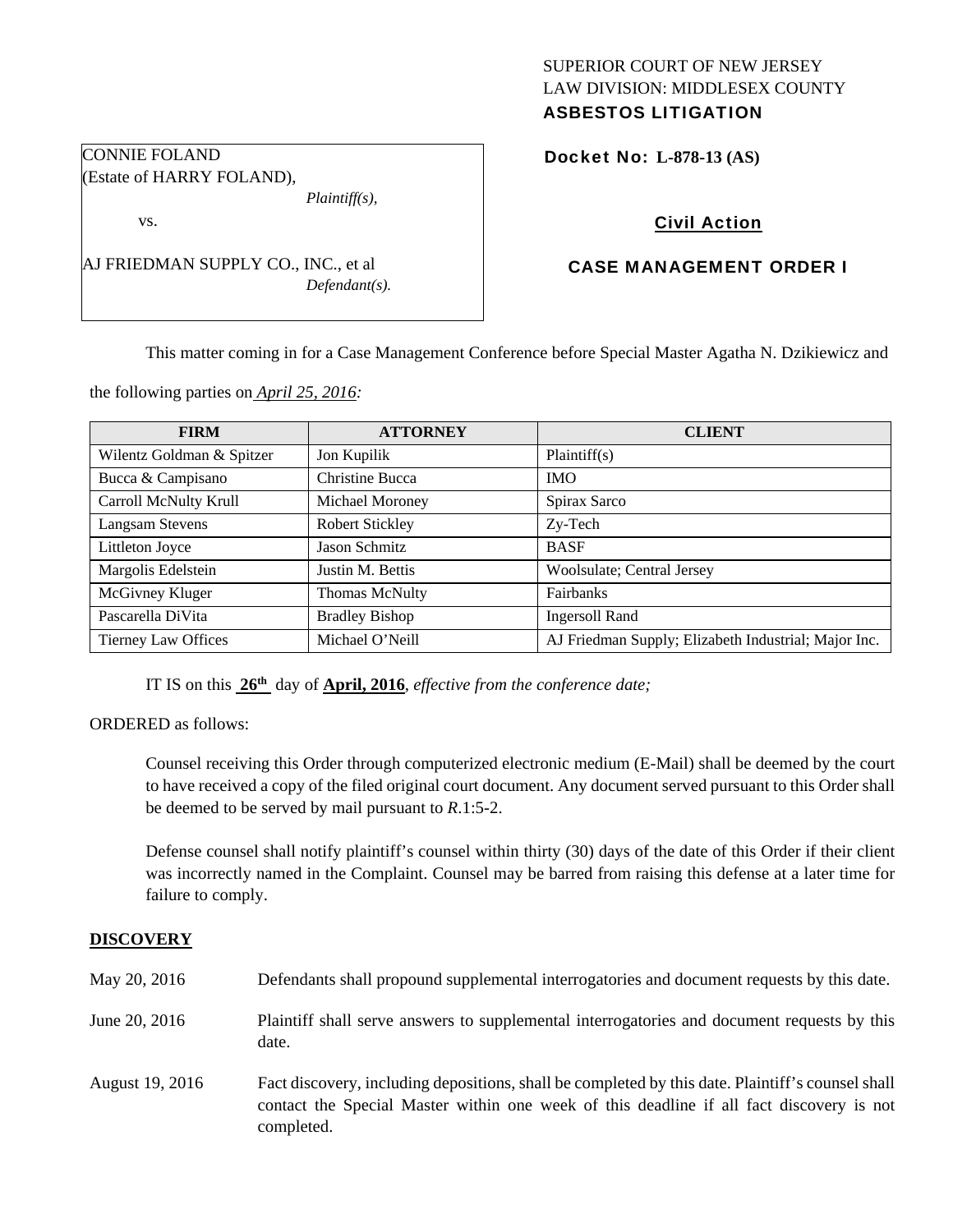### **EARLY SETTLEMENT**

May 9, 2016 Settlement demands shall be served on all counsel and the Special Master by this date.

June 16, 2016 @ 10:00am Early settlement conference. All defense counsel shall appear with authority to negotiate settlement and have a representative authorized to negotiate settlement available by phone. Any request to be excused from the settlement conference shall be made to the Special Master no later than 4:00pm of the day prior to the conference.

### **SUMMARY JUDGMENT MOTION PRACTICE**

- September 2, 2016 Plaintiff's counsel shall advise, in writing, of intent not to oppose motions by this date.
- September 16, 2016 Summary judgment motions shall be filed no later than this date.
- October 14, 2016 Last return date for summary judgment motions.

#### **MEDICAL DEFENSE**

January 13, 2017 Defendants shall identify its medical experts and serve medical reports, if any, by this date. **In addition, defendants shall notify plaintiff's counsel (as well as all counsel of record) of a joinder in an expert medical defense by this date.** 

#### **LIABILITY EXPERT REPORTS**

- November 30, 2016 Plaintiff shall identify its liability experts and serve liability expert reports or a certified expert statement by this date or waive any opportunity to rely on liability expert testimony.
- January 13, 2017 Defendants shall identify its liability experts and serve liability expert reports, if any, by this date or waive any opportunity to rely on liability expert testimony.

#### **ECONOMIST EXPERT REPORTS**

- November 30, 2016 Plaintiff shall identify its expert economists and serve expert economist report(s), if any, by this date or waive any opportunity to rely on economic expert testimony.
- January 13, 2017 Defendants shall identify its expert economists and serve expert economist report(s), if any, by this date or waive any opportunity to rely on economic expert testimony.

#### **EXPERT DEPOSITIONS**

January 31, 2017 Expert depositions shall be completed by this date. To the extent that plaintiff and defendant generic experts have been deposed before, the parties seeking that deposition in this case must file an application before the Special Master and demonstrate the necessity for that deposition. To the extent possible, documents requested in a deposition notice directed to an expert shall be produced three days in advance of the expert deposition. The expert shall not be required to produce documents that are readily accessible in the public domain.

#### **PRE-TRIAL AND TRIAL**

February 1, 2017 @ 10:00am Settlement conference. All defense counsel shall appear with authority to negotiate settlement and have a representative authorized to negotiate settlement available by

\_\_\_\_\_\_\_\_\_\_\_\_\_\_\_\_\_\_\_\_\_\_\_\_\_\_\_\_\_\_\_\_\_\_\_\_\_\_\_\_\_\_\_\_\_\_\_\_\_\_\_\_\_\_\_\_\_\_\_\_\_\_\_\_\_\_\_\_\_\_\_\_\_\_\_\_\_\_\_\_\_\_\_\_\_\_\_\_\_\_\_\_\_\_\_\_\_\_\_\_\_\_\_\_\_\_\_\_\_\_